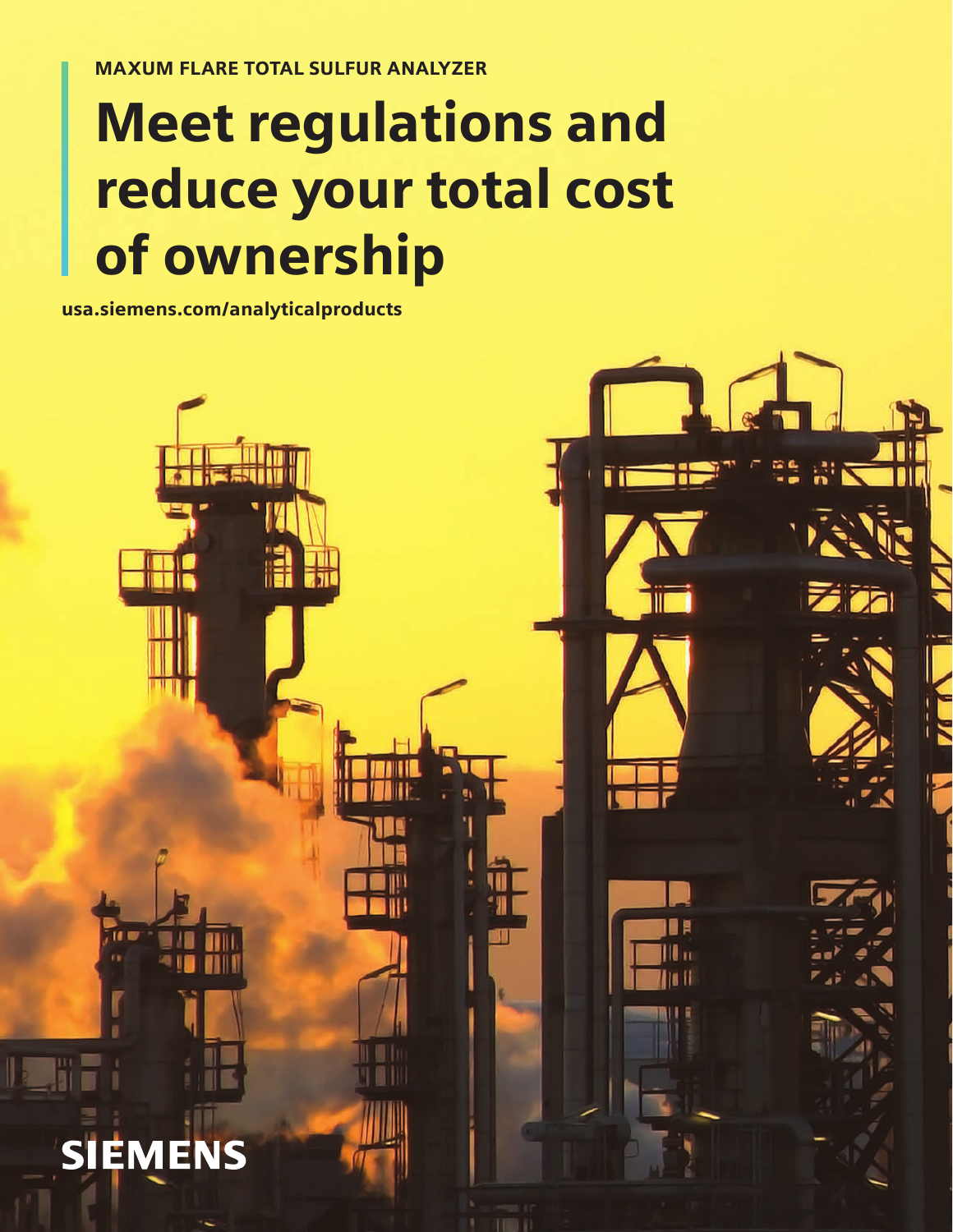As environmental regulations for sulfur emissions become more stringent, companies are facing immense investment and development challenges. Siemens understands that customers are searching for economical solutions to meeting these objectives. The Maxum Flare Total Sulfur Analyzer, with the industry-proven Maxum Analyzer and Siemens service built in, helps you to meet regulatory requirements and lower your total cost of ownership.

## Regulation basis

Rule 1118 of the California South Coast Air Quality Monitoring District requires, in part, the continuous monitoring of waste gas to flares. The objective is to determine the sulfur emission by quantifying the total sulfur in the waste gas stream and the higher heat value of the waste gas flow to the flare.

On June 24, 2008, the United States Environmental Protection Agency released a Standards of Performance for Petroleum Refineries, which includes two key provisions:

- The final amendments to the existing petroleum refineries New Source Performance Standards (NSPS) in 40 CFR part 60, subpart J
- New petroleum refineries NSPS in 40 CFR part 60, subpart Ja that affects refineries for which constructionreconstruction, or modification commenced after May 14, 2007

Facilities affected by these provisions must determine sulfur dioxide  $(SO<sub>2</sub>)$  emissions from their flares.

Based on the published regulations, discussions with government regulators, and input from the refineries required to implement these regulations, the Gas Chromatograph and Integration (GCI) division of Siemens Industry, Inc. has defined analytical systems for the online and automatic measurement of the fuel gas to flares.

# Maxum flare total sulfur analyzer

The Siemens Flare Total Sulfur Analyzer is built around a proven process gas chromatograph—the Maxum edition II. The analyzer uses a vapor sample valve to deliver the sample to the burner. A Flame Photometric Detector then measures the resulting SO<sub>2</sub>. The sample amount introduced to the burner is matched to the analyzer operational requirements.

To achieve a specific sample dilution, the carrier flow that pushes the sample into the burner is adjusted for each range. The measuring range is determined and automatically controlled using software. This process results in the following [SO<sub>2</sub>] measuring ranges:

- Low 10 ppm 500 ppm
- Mid 450 ppm 2%
- High 1.5% 50%

The response time for local calibration (i.e. introducing the calibration sample at the sample conditioning system) is a maximum of two cycles. The cycle time to results is 4 minutes. Extensive field beta evaluation and installed analyzer systems have proven efficacy, including linearity, stability, and repeatability.

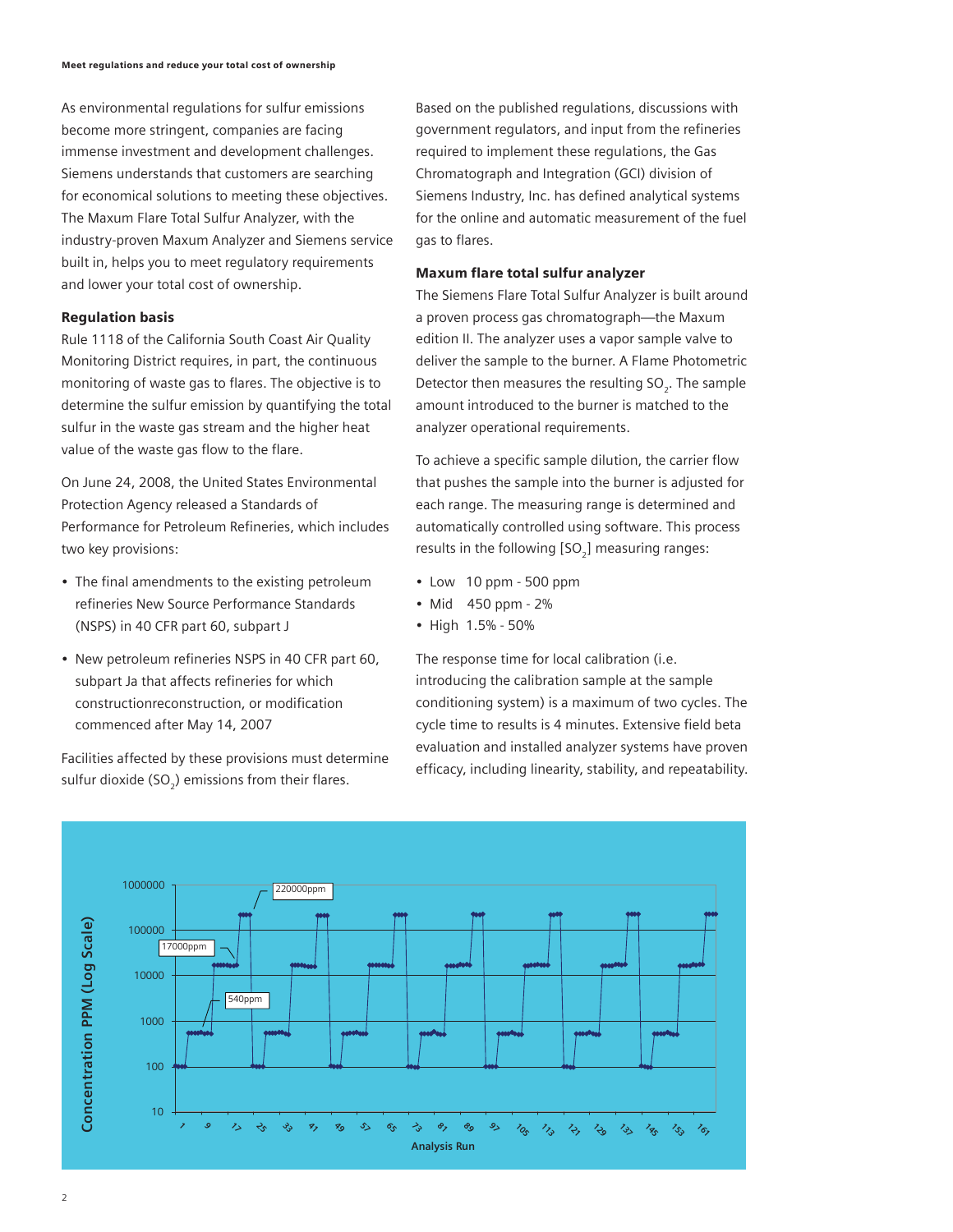**The methodology used by the Maxum Flare Total Sulfur Analyzer is simple and fundamental:**

### Technology basis and description

The Maxum Analyzer relies on a fundamental method: Sample dilution -> Oxidation (via FID burn) to  $SO_2$  -> Simple chromatography to separate  $SO_2$ from any possible interferents -> Detection with FPD (i.e. optically).

The Siemens Total Sulfur Flare uses the industryproven Maxum Analyzer. Spare parts, training, service, and support are identical to the Maxum Analyzer as well.

A single Maxum Analyzer, photomultiplier tube (PMT), and power supply make up the entire Total Sulfur Flare span requirement (10 ppm - 50%) for reading SO<sub>2</sub>. The unique, variable sample dilution scheme is based on a single sample valve and provides the separation of SO<sub>2</sub> from all possible optical interferents and signal quenching before the detector. The Maxum Analyzer requires no purge gas to meet Class I Div 2, and is Div 1 and ATEX Zone 1 certified with purge.

#### Total cost of ownership

Siemens reduces your total cost of ownership (TCO) by addressing the utility and maintenance costs of long-term monitoring. We optimize our designs for multiple stream sample conditioning systems. We ensure that they efficiently use analyzer utilities (air and power) while delivering outstanding analyzer measurement density per footprint.

We further reduce your TCO by improving such critical areas as system installation, project execution, project costing, single-point responsibility, and factory acceptance test inspection. As with other regulatory measurements, Maxum reliability performance easily satisfies the 95% uptime requirement (18 days per year of allowable downtime, cumulative).

Additionally, we optimize TCO by deploying welldesigned sample conditioning systems, stable applications with proven analyzers, and proven hardware. We minimize significant analytical hardware or application adjustments by controlling analysis drift, relying on automated calibration and



validation when appropriate, using monitoring parameters to predict failure, and including standardized GC separation systems for quick and easy maintenance.

#### Turnkey from a single solution provider

Turnkey packages are becoming the standard for environmental monitoring, as the same application is frequently required in different plant sectors and taking this approach can reduce overhead on implementation and support. Furthermore, turnkey systems help to minimize the risk of technical problems associated with regulation monitoring.

Siemens uses its wealth of experience to offer standardized packages that are designed with a turnkey application in mind. Our range of applications cover a variety of industrial sectors, which allows you to configure and order complete solutions while sharply reducing delivery time. We offer a wide array of System Integration solutions and have vast experience designing standard and custom sample conditioning systems for environmental monitoring. Detailed drawings are provided to customers as well.